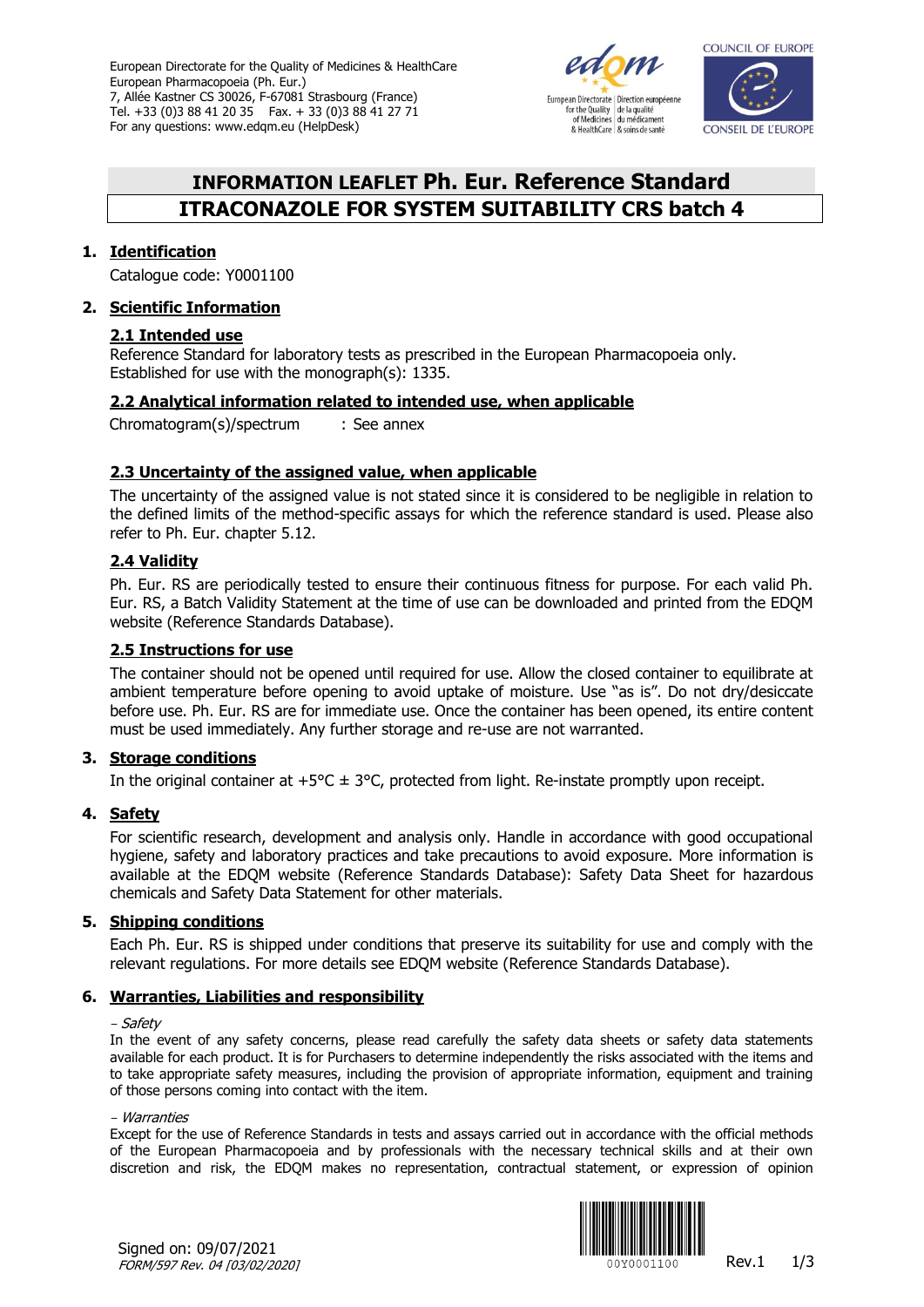concerning the quality or safety of any item supplied, the presence of any defect in it, or its fitness for any particular purpose except that as described above.

The EDQM does not guarantee that the items will meet the Purchaser's specific expectations. The EDQM only guarantees that the items (i) were fit for use according to EDQM's intended use of the product ;(ii) were fit for use at the moment that they were handed over to the carrier being responsible for the delivery of the items to the Purchaser with such accessories including packaging, delivery instructions or other instructions for the item's delivery and reception as the Purchaser may expect to receive; and (iii) possess qualities and performance capabilities which are normal in goods of the same type and which the Purchaser may expect given the nature of the goods and the information provided on the EDQM's website and (iv) the carrier and the Purchaser received clear and accurate instructions for the item's delivery and reception. No other guarantees, whether explicitly or implied, are given by the EDQM. The EDQM does not guarantee that the purchase or use of the items will not infringe any intellectual property rights, in particular patents.

#### - Limitation of Liability

In no event shall the EDOM be liable for any damages due to the use of items, included, but not limited to loss of business, loss of profit, loss of use, loss of opportunity, costs of procurement of substitute goods, services or systems or for any indirect, special, incidental, punitive or consequential damages, however caused and, whether in contract, tort or under any other theory of liability, whether or not the Purchaser has been advised of the possibility of such damages or costs.

Any liability of the EDQM for injury, loss or damage arising from the supply or use of any such item is in any event hereby excluded to the fullest extent permitted internationally accepted commercial standards; in particular, no liability is accepted for loss of profits or indirect or consequential loss.

## **7. Arbitration & Applicable Law**

The aim of the EDQM is to settle any disputes amicably in the framework of its Terms and Conditions. In accordance with the provisions of article 21 of the General Agreement on the Privileges and Immunities of the Council of Europe, all disputes between the EDQM and the Purchaser as regards the application of these General Terms shall be submitted, if a mutual agreement cannot be reached between the parties, to arbitration as laid down in Order [No. 481 of the Secretary General,](https://wcd.coe.int/ViewDoc.jsp?p=&id=1128483&Site=DGAL-CD&direct=true) approved by the Committee of Ministers.

This transaction shall be governed by the Council of Europe's relevant regulatory framework, complemented, where necessary, by French national substantive law.

#### **8. Citation**

Users shall ensure that any reference made to an EDQM Reference Standard in any publication, presentation or public document (ex. scientific articles, data sheets for kits) bears the exact name, and catalogue code of the Reference Standard and the exact name and address of EDQM as given on the first page of this information leaflet.

#### **9. Adoption**

The suitability for intended use has been officially adopted by the European Pharmacopoeia Commission.

## **10. Signature**

This document is approved by:

## **Ms Caroline Offerlé Head of the Quality and Risk Management Section**